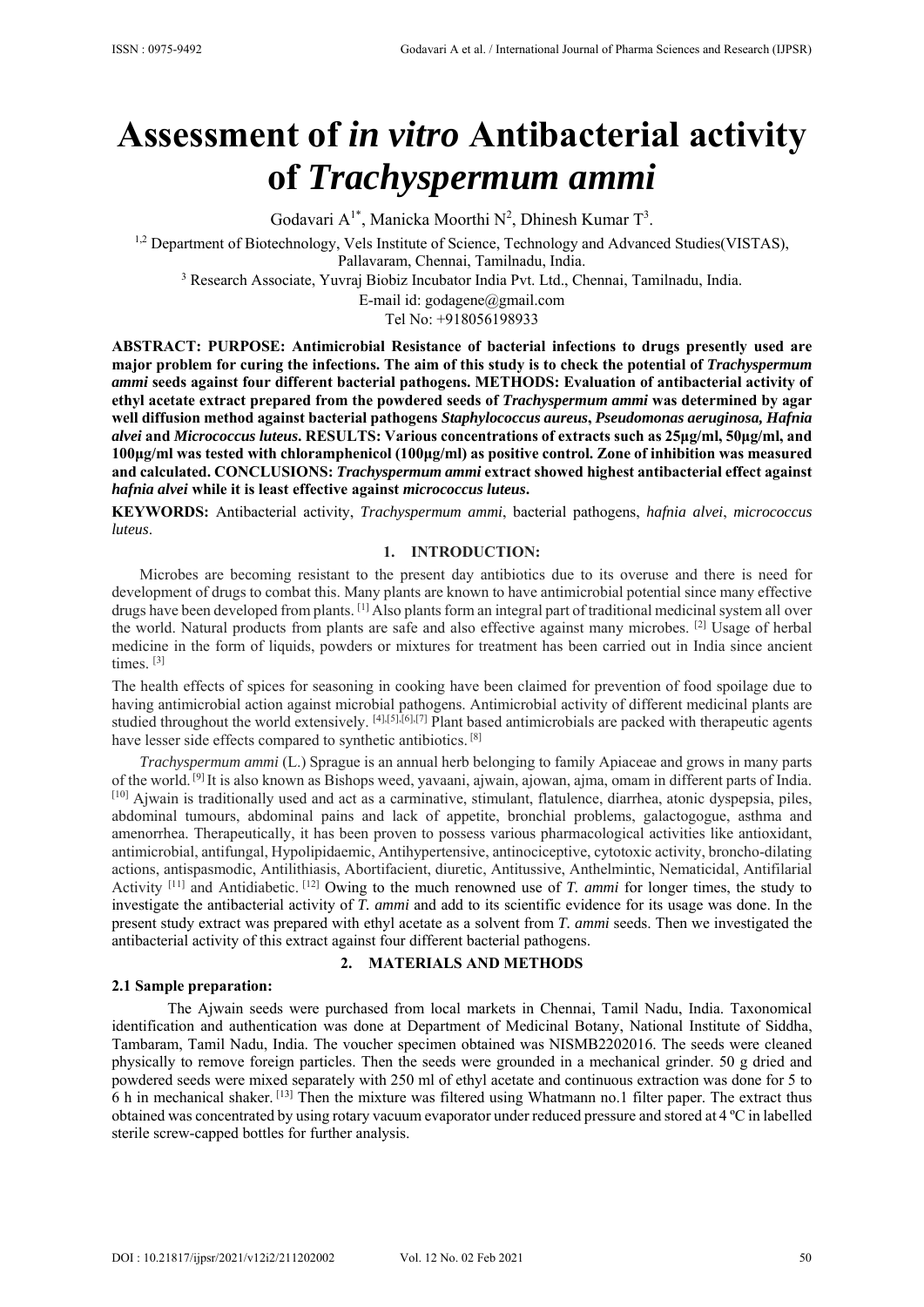## **2.2 ANTIBACTERIAL ACTIVITY**

## **2.2.1 Preparation of inoculum:**

 The pathogenic cultures of *Staphylococcus aureus* (MTCC 3160), *Pseudomonas aeruginosa* (MTCC 424), *Hafnia alvei* (MTCC 1426) and *Micrococcus luteus* (MTCC 1809) were obtained from the King Institute of Preventive Medicine, Guindy, Chennai, Tamil Nadu, India, and were periodically subcultured and maintained at 4°C on nutrient agar slant. Active cultures for experimentations were prepared by transferring a loop full of bacterial culture from the stock cultures to test tubes of Luria Bertani (LB) broth for bacteria and were incubated for 24 hours at 37°C. The assay was performed by agar well diffusion method.

#### **2.2.2 Agar Well Diffusion Method:**

 Antibacterial activity of ethyl acetate extract was determined by agar well diffusion method. [14] The Nutrient agar plates were swabbed with 0.5 ml of the respective 24 hours broth culture of organisms and kept for 15 minutes in laminar chamber for absorption of cultures. Wells were made in agar plates using a sterile cork borer of 5 mm. The ethyl acetate extract of various concentrations such as 25 μg/ml, 50 μg/ml, 100 μg/ml were prepared and 20 μl from each concentration was added to each well. Distilled water was used as negative control and chloramphenicol (100μg/ml) used as positive control. The plates were incubated at 37°C for 24 hours. The diameters of the zone of inhibition were measured in millimeter by using antibiotic zone measuring scale.

#### **2.3 STATISTICAL ANALYSIS:**

Studies were performed in triplicates. Data were expressed as mean  $\pm$  SEM.

# **3. RESULTS AND DISCUSSION**

The antibacterial activity of ethyl acetate extract of *T. ammi* (Figure 1) was studied against two gram positive bacterial pathogens *S. aureus* and *M. luteus* and two gram negative bacterial pathogens *P. aeruginosa* and *H. alvei*. Highest activity was observed against *H. alvei* with largest zone of inhibition whereas ethyl acetate extract showed less inhibition against *M. luteus*. Measurement of maximum zone of inhibition (Table 1) for each bacteria were 18.6±0.4 mm, 11.1±0.3 mm, 17.8±0.5 mm and 22.4±0.6 mm against *S. aureus*, *M. luteus*, *P. aeruginosa* and *H. alvei*, respectively. It can be seen that there was increase in zone of inhibition with increased concentration of ethyl acetate extract of *T. ammi*. The result of this study indicates that many antimicrobial substances are present in *T. ammi* seeds.



 *Staphylococcus aureus Micrococcus luteus* 





*Pseudomonas aeruginosa Hafnia alvei* 

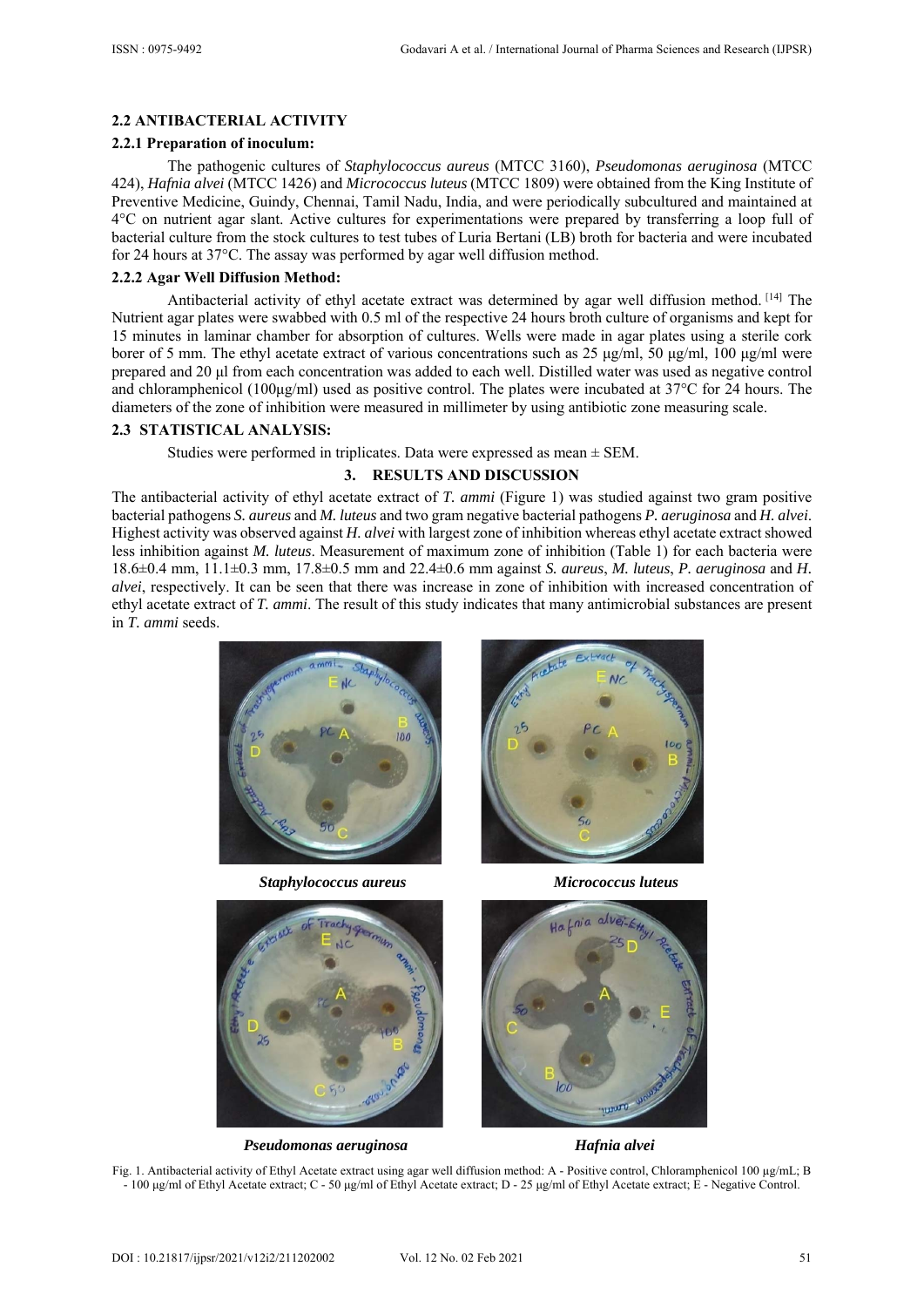|                        | Zone of inhibition in mm               |                |                |                          |                                   |  |
|------------------------|----------------------------------------|----------------|----------------|--------------------------|-----------------------------------|--|
| Bacterial strain       | Concentration of Ethyl acetate extract |                |                | Negative                 | Standard                          |  |
|                        | $25 \mu g/ml$                          | $50 \mu g/ml$  | $100 \mu g/ml$ | Control                  | Chloramphenicol 100<br>$\mu$ g/mL |  |
| Staphylococcus aureus  | $11.2 \pm 0.3$                         | $13.3 \pm 0.2$ | $18.6 \pm 0.4$ | $\overline{\phantom{a}}$ | $22.1 \pm 0.3$                    |  |
| Micrococcus luteus     | $4.6 \pm 0.2$                          | $8.8 \pm 0.1$  | $11.1 \pm 0.3$ | $\overline{\phantom{a}}$ | $13.8 \pm 0.4$                    |  |
| Pseudomonas aeruginosa | $11.6 \pm 0.4$                         | $14.5 \pm 0.3$ | $17.8 \pm 0.5$ | -                        | $23.1 \pm 0.5$                    |  |
| Hafnia alvei           | $15.7 \pm 0.5$                         | $19.3 \pm 0.3$ | $22.4 \pm 0.6$ | $\,$                     | $22.5 \pm 0.5$                    |  |

|  | Table 1. Antibacterial activity of Ethyl Acetate extract using agar well diffusion method. |
|--|--------------------------------------------------------------------------------------------|
|  |                                                                                            |

The data are expressed as mean  $\pm$  SD values (n=3).

 Our results are in parallel line with the recent study by Bashyal and Guha who also studied the antimicrobial activity of different extracts of *T. ammi* seeds against *E. coli*. [15] Khan *et al.* also studied and proved the antibacterial activity of different extracts of *T. ammi* against 4 different bacteria. [16] Furthermore the GC-MS analysis also confirmed the presence of high contents being phenols and flavonoids. Sharma *et al.* have also performed antibacterial activity of *T. ammi* extracts with two different solvents against 4 different bacteria. [17] Hassan *et al.* have demonstrated the acetone extract of *T. ammi* against 4 gram positive bacteria and 6 gram negative bacteria. [18] Oueslati *et al.* did investigation on phenolic content and antibacterial activities of *T. ammi* seeds against 6 bacterial pathogens. [19] Usha masih have also positively tested the antibacterial activity of various extracts of *T. ammi* seeds against four different strains of *E. coli*.<sup>[20]</sup> Vazirzadeh *et al.* also checked antibacterial activity of ajwain seed extract against 5 different bacteria and obtained positive results. [21] Malik *et al.* also tested the antibacterial activity of *T. ammi* against three different bacteria. [22] Reji and Maheshwari also have demonstrated antibacterial assay of acetone and ethanol extract of *T. ammi* against three bacteria and had good inhibitory results. [23] Faiza Ahad *et al.* also proved the synergistic antidiabetic activity of methanolic and ethanolic extracts of ajwain with metal salts against seven isolated bacterial species. [24] *T. ammi* seeds extracts prepared in different solvents demonstrated variable antibacterial activity against *E. coli, P. aeruginosa, S. typhi* and *S. aureus*, which suggests their century's old usage for treating gastrointestinal disorders. [25],[26] Kaur and Arora also reported the antibacterial effect of aqueous and organic extracts of ajwain seeds.[3] Our results also have exhibited the antibacterial activity which are in good agreement with previous studies as mentioned. The present study of antibacterial activity of ethyl acetate extract of *T. ammi* against pathogens *H. alvei* and *M. luteus* are reported to be first time to the best of our knowledge.

 During extraction procedure the compounds extracted are mainly dependent on the type of the solvent used. In traditional medicine, water was the primary solvent used, but in the present study, compounds extracted in organic solvent (ethyl acetate) may have exhibited more significant antibacterial activity. [27] Phytochemical analysis of ajwain seeds has shown to contain carbohydrates, fat, protein, fibre, moisture, saponins, tannins, glycosides, flavone and mineral matter containing iron, calcium, phosphorous and nicotinic acid. [28] *T. ammi* seeds contain 2.5 - 5% essential oil and the principal constituents of essential oil are phenols- thymol (35 - 60%), carvacrol (11%). The rest of the oil is called thymene which contains p-cymene (50 - 55%), limonene with gamma, betaterpinenes (30 - 35%) and beta-pinene (4 - 5%). <sup>[29]</sup> Based on the past studies and their phytochemical investigation it can be suggested that this antibacterial effect of ethyl acetate extract of *T. ammi* in our study could be due to the major phenols being thymol and carvacrol present in the seeds. Thymol can kill bacteria resistant to

even prevalent third-generation antibiotics and multidrug-resistance microbial pathogens. [30]

## **4. CONCLUSION**

The results indicate the presence of different natural antimicrobial substances in ethyl acetate extract of *T. ammi*. Maximum antibacterial activity was found against *Hafnia alvei*. The extract has great potent to inhibit the growth of common pathogenic bacteria. This extract shall be subjected to further purification and isolation of bioactive compounds and their characterization to identify them. *T. ammi* might serve as useful sources for new antibacterial agents.

# **ACKNOWLEDGMENT**

The author is grateful to Dr. K. Amutha, Professor, Department of Biotechnology, Vels University, Chennai, Tamilnadu, India for her kind support to make the present study a success.

## **CONFLICT OF INTEREST**

No conflict of interest was declared by the author.